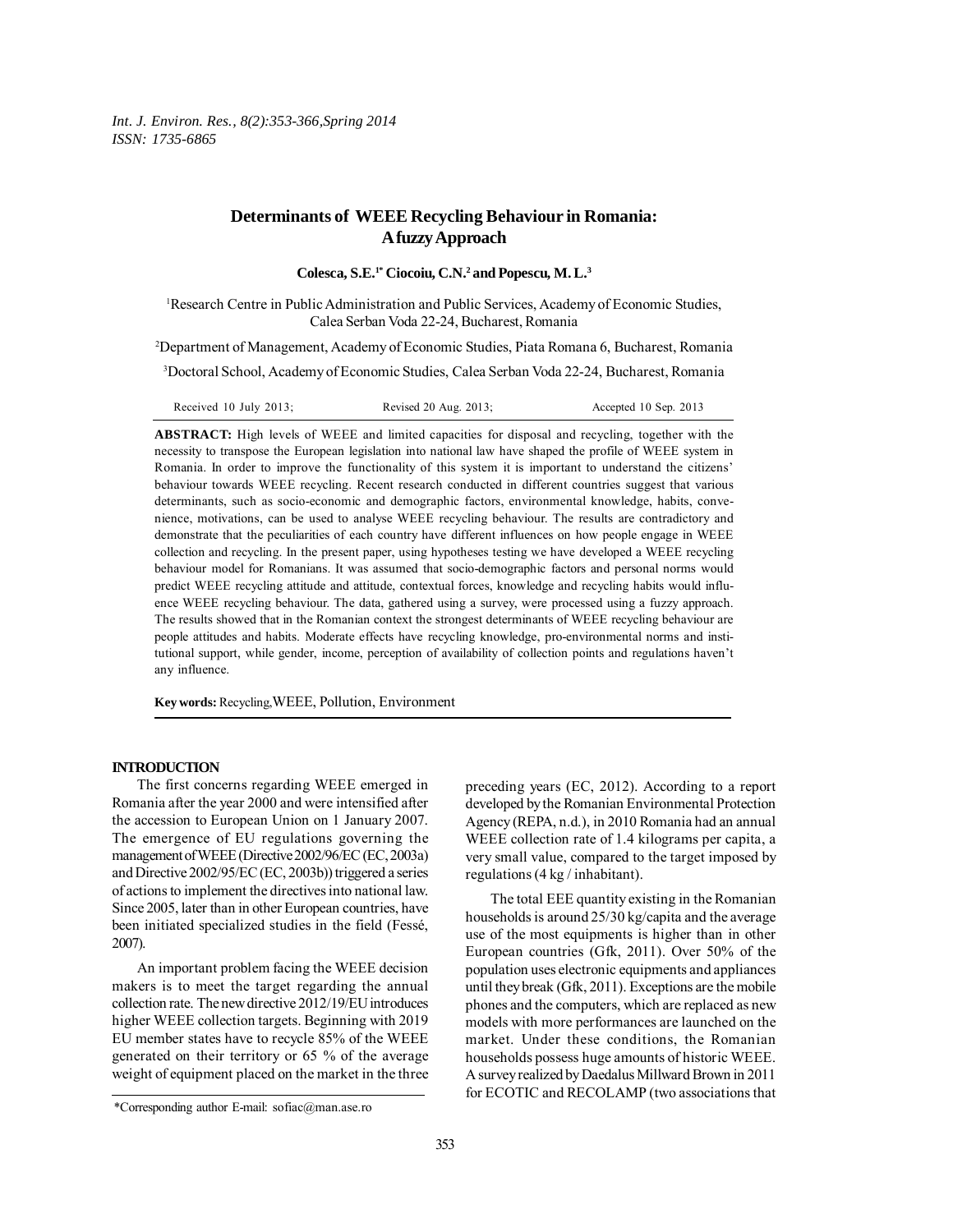have taken the responsibilities of the manufacturers of electrical and electronic equipments) has shown that 33.40% of the households in the urban areas possess non functional WEEE (a decreasing rate compared to 65.80% as it was in 2008). Although nobody surveyed rural communities, the socio-economic conditions of the inhabitants living in these areas lead to the assumption that the amounts of non-functional WEEE are much higher. Important factors in the genesis of these negative issues are the low level of education concerning WEEE and the lack of information regarding the collection methods and collection points (Ciocoiu *et al.,* 2010a, Ciocoiu *et al.,* 2010b, Tartiu, 2011b). The economic crisis had also an impact, people holding old equipments in use for a longer period. To improve WEEE recycling, different programs have been initiated, including the extension of the network of WEEE collection facilities, more frequent drop-off special events and retail collection programs.

Studies on the attitudes and behaviour of individuals or households towards WEEE recycling have been realized in the last 10-15 years. Among the pioneers in the field were Cooper and Mayers (2000) in United Kingdom. They investigated the WEEE consumer attitude regarding the acquisition, use and disposal of household appliances using face-to-face interviews and focus groups. Some conclusion of their large study are that men and people of higher socioeconomic status are more concerned about products becoming obsolete, while women and people of lower socio-economic status are more concerned about costs. In terms of waste disposal services, householders were influenced by convenience of collection and the possibility to obtain some financial incentive when return a product.

Another study for United Kingdom (conducted in Cardiff) was made by Darby and Obara (2005). Using a large-scale postal questionnaire and semi-structured interviews they analysed household waste behaviour and attitudes towards the disposal of small EEE. The findings highlighted the lack of awareness regarding small items of WEEE and the special attitudinal issues generated by their size and complexity.

Saphores et al. (2006) analysed in California the household willingness to recycle e-waste at drop-off centres. The findings have shown that convenience and familiarity with recycling other waste, gender, age, and environmental beliefs are important determinants of the willingness to recycle WEEE, while income and political affiliation haven't any influence.

Nixon and Saphores (2007) designed a study applied to 357 Californian households, with the goal to analyse people's willingness to pay for the expansion

of the WEEE recycling infrastructure. The most significant factors in explaining people's willingness to pay an advanced recycling fee for electronics were: age, income, beliefs about government and business roles in protecting the environment, proximity to an existing recycling centre, level of education, and environmental attitudes.

Gurauskienė (2008) analysed the main factors of the willingness to use electric and electronic equipments in a sustainable way and to participate in the WEEE recycling. According to the author, the basic variables in the analysis of WEEE household recycling are: attitude, motivation, knowledge and behaviour. The success of the reduction of WEEE amounts and consumer engagement in collecting old equipments depends on finding ways to "close the loop", to ensure that discarded equipments are reused or recycled to make new equipments. The conclusion was that education and information are the main tools to change the attitude towards e-waste and involvement in acquiring habits to segregate e-waste from regular waste.

Nixon et al. (2009) investigated the preferences for different types of e-waste recycling programs in California highlighting the impact of environmental attitudes and beliefs on willingness to pay for recycling. The authors designed four alternatives of models based on interactions between 10 key variables. These variables include the costs and convenience of recycling, individual characteristics (such as age, ethnicity, gender), factors reflecting environmental quality attitude and the beliefs about the role of businesses and individuals in protecting the environment. They founded that environmental attitudes and beliefs are statistically significant for willingness to pay for e-waste recycling. Education becomes statistically significant when environmental attitudes and beliefs are not included in the model.

Nnorom et al. (2009) analysed the willingness of Nigerians to participate in WEEE recycling, taking mobile phone recycling as a case study. The results of a principal component analysis highlighted that Nigerians are willing to pay for green cell phones, the main drivers for this behaviour being age, general awareness and concern about environment and the general attitude towards the environment.

Wang et al. (2011) analysed the determinants of behaviour and willingness to participate in WEEE recycling for Beijing residents. The results of their regression model, tested on 957 respondents, indicated that people living in Beijing are not very willing to participate in e-waste recycling. The main identified drivers of WEEE behaviour were: recycling habits,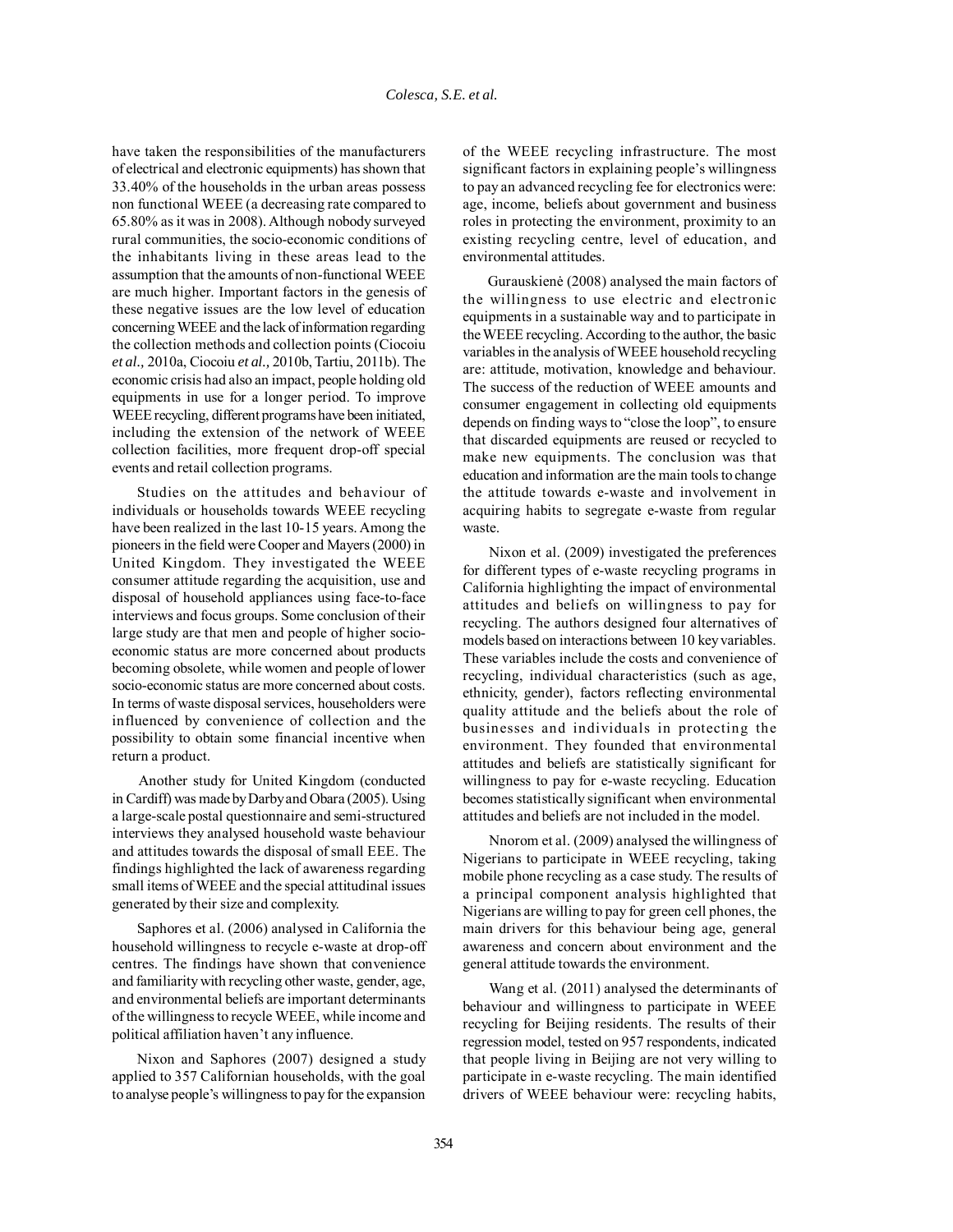economic benefits, residential conditions and convenience of recycling facilities. The other investigated factors, like environmental awareness, education, income and knowledge of environmental laws haven't been found to be statistically significant.

A national survey of U.S. households made by Saphores et al. (2012) has shown that the strongest predictors of willingness to recycle WEEE are the personal/moral norms, environmental beliefs and social expectations. Other variables like gender, marital status, recycling convenience, knowledge of the potential toxicity of WEEE and prior e-waste recycling experience have a smaller impact, while familiarity to recycle conventional household waste, knowledge of e-waste laws, household income, family size, and living in a rural area don't matter in explaining household behaviour.

Recently, Song et al. (2012) investigated the behaviour, attitude and willingness to pay for WEEE recycling for people in Macaw. Using a logistic regression model the authors found that education level, age and household income were significant factors affecting WEEE behaviour.

### **MATERIALS & METHODS**

To enhance the efficacy of measures for stimulation of WEEE recycling behaviour, it is essential to investigate the personal characteristics of those who are inclined to recycle (Rode, 2012). Thus, the purpose of the research was to identify the determinants of WEEE recycling behaviour in the Romanian context. In order to achieve the objective of the research, we have synthesized a list of 13 variables that were considered important for the analysis (Table 1). To assess the intensity of each variable we have identified an associated question (Table 1).

Based on the selected factors was designed a WEEE recycling behaviour model (Fig. 1) composed by two main parts: attitudinal determinants and behavioural determinants. Because many studies have proven that structural variables, such as sociodemographics and specific personal beliefs, norms and values influence attitude and indirectly the behavior (Fishbein and Ajzen, 1975; Schwartz, 1970; Bortoleto *et al.,* 2012), in the attitudinal determinants we have included the age, income, education, gender, household size and the pro-environmental norms. In conformity

| Factor                                                  | <b>Ouestion</b>                                                                        |  |
|---------------------------------------------------------|----------------------------------------------------------------------------------------|--|
| $Socio-econo$ mic and                                   |                                                                                        |  |
| demographic factors                                     |                                                                                        |  |
| Age                                                     | Possible values: $<$ 30; 30-45; 45-60; $>60$                                           |  |
| Education                                               | Possible values: Middle school or less; High school; College or<br>more                |  |
| Income                                                  | Possible values: < 500 RON; 500-1500 RON; 1500-2500 RON;<br>2500-3500 RON; >3500 RON   |  |
| Gender                                                  | Possible values: Male/Female                                                           |  |
| Household size                                          | Possible values: 1; 2; $3-4$ ; $> = 5$ .                                               |  |
| Contextual forces                                       |                                                                                        |  |
| Institutional support                                   | Do you consider that there is institutional support for the WEEE<br>recycling?         |  |
| Perception of availability of<br>WEEE collection points | How much do you appreciate that the network of WEEE collection<br>points is developed? |  |
| Perception of WEEE<br>regulations                       | Do you appreciate that WEEE regulations are clear and<br>appropriate?                  |  |
| Personal norms                                          |                                                                                        |  |
| Pro-environmental norms                                 | How much do you consider the effects on the environment when<br>purchasing EEE?        |  |
| K no wledge                                             |                                                                                        |  |
| WEEE recycling knowledge                                | How better do you know how to properly recycle WEEE?                                   |  |
| $H$ abits                                               |                                                                                        |  |
| Recycling habits                                        | How often your family recycles waste (of any kind)?                                    |  |
| Attitude towards WEEE recycling                         | To what extent do you agree with the idea of recycling WEEE?                           |  |
| WEEE recycling behaviour                                | How often you recycle WEEE?                                                            |  |

**Table 1. Determinants of WEEE recycling behaviour**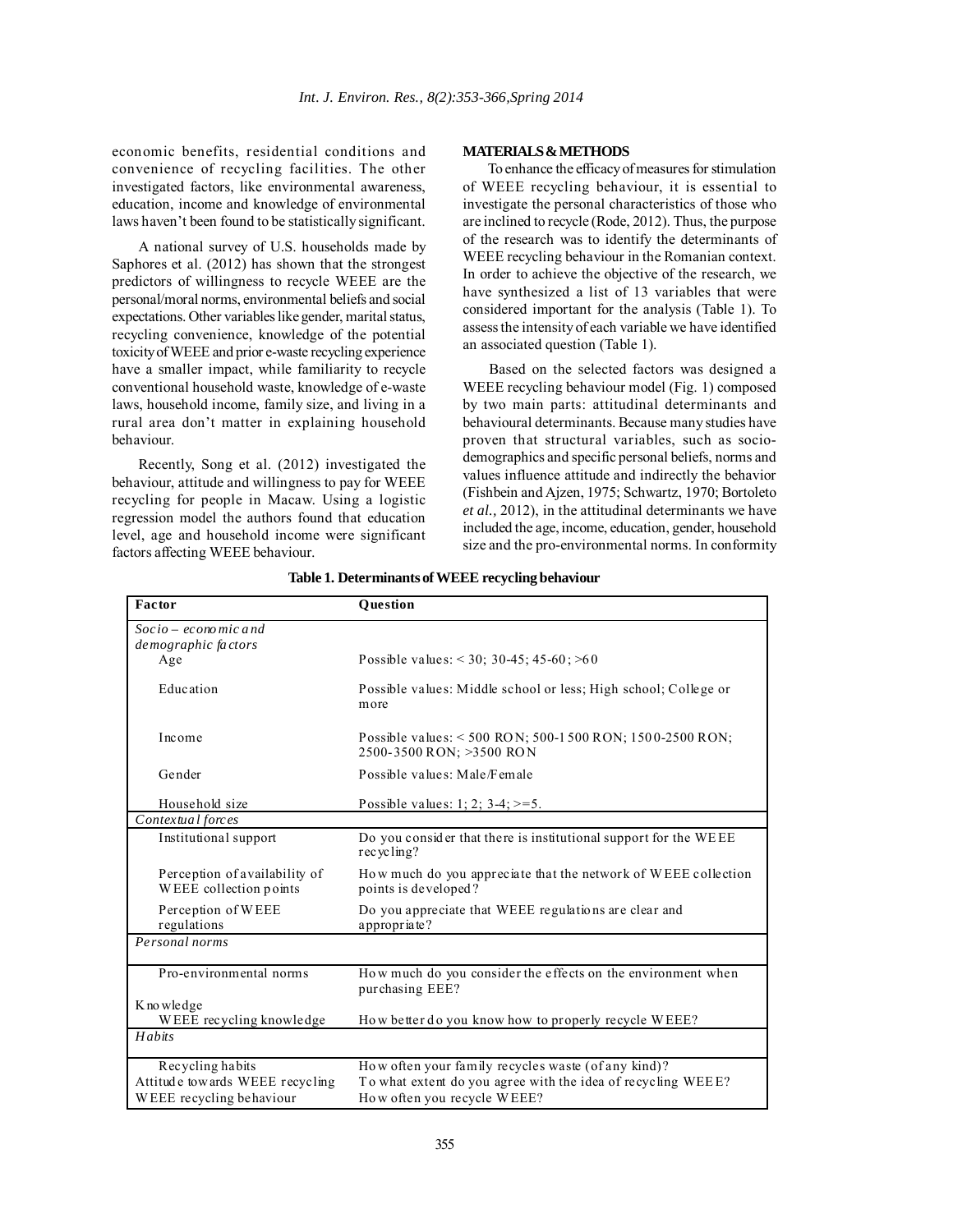with Stern's model (Stern 2000), the behavioural determinants have comprised attitude, contextual forces, knowledge and recycling habits. The proposed model considered the existence of an attitudebehaviour gap.

To test the model 12 hypotheses were defined:

H1:There is a relation between age and WEEE attitude H2:There is a relation between education and WEEE attitude

H3:There is a relation between income and WEEE attitude.

H4:There is a relation between gender and WEEE attitude.

H5:There is a relation between household size and WEEE attitude.

H6:There is a relation between pro-environmental norms and WEEE attitude.

H7:There is a relation between WEEE attitude and WEEE recycling behaviour.

H8:There is a relation between recycling habits and WEEE recycling behaviour.

H9:There is a relation between WEEE knowledge and WEEE recycling behaviour

H10:There is a relation between institutional support and WEEE recycling behaviour

H11:There is a relation between perception of availability of collection points and WEEE recycling behaviour.

H12:There is a relation between the perception of WEEE regulation and WEEE recycling behaviour.

The aim was to test the hypotheses and determine the strength of the relationships between variables. To meet this goal we conducted a fuzzy statistical analysis. A questionnaire composed of 34 questions was designed to gather the data. The questionnaire was structured in three main parts. The first part extracted the socio-demographic features: gender, age, education, income, household size, profession, place and type of residence. The second part comprised questions concerning various WEEE recycling behaviour determinants. Each item in the second part of the questionnaire was measured using a 100 points scale. These items, together with the sociodemographic variables were used in hypotheses testing. In the third part of the questionnaire were integrated additional questions with the goal to extract the main incentives and barriers concerning the transformation of WEEE attitude in WEEE behaviour.

Based on the questionnaire, a survey was conducted in Romania in November - December 2012.



**Fig. 1. WEEE recycling behaviour model**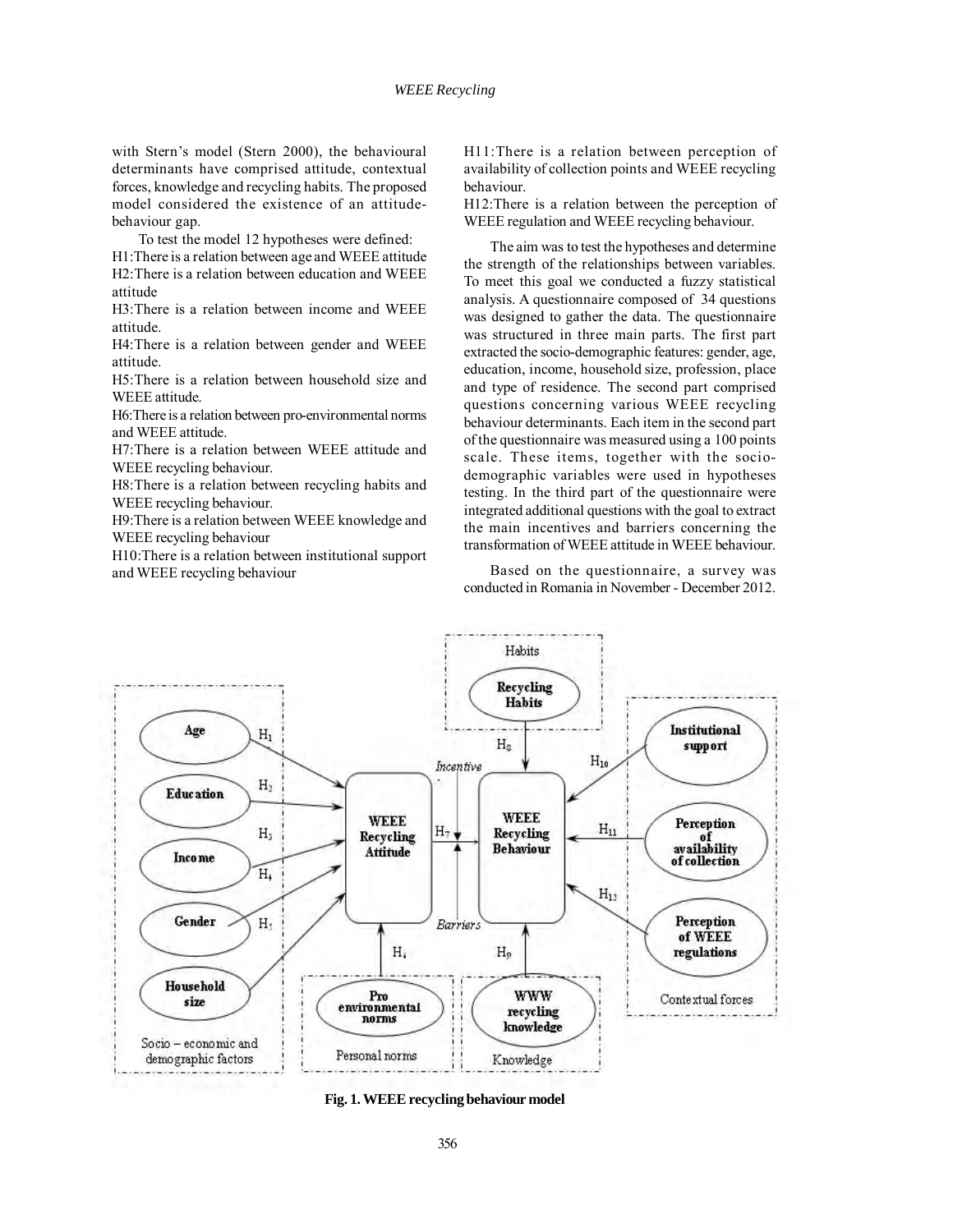The sample consisted of people older than 20 years, from all geographical regions of the country. The questionnaires were distributed by e-mail and in paper form. The response rate was around 20%. Only 253 questionnaires were completed correctly and selected for analysis. Table 2 presents the demographic profile of the respondents.

In their study "Fuzzy versus statistical linear regression", Kim et al. (1996) have demonstrated that fuzzy analysis may be used when the data set is insufficient to support statistical analysis. So, because the dimension of the sample wasn't very big and the responses to many questions were subjective, to test the hypotheses H1-H12, we have used a fuzzy approach.

Since the introduction by Zadeh (1965), the use of fuzzy theory has been proved to be a useful method for solving problems where the information available is subjective. The membership function is the most important concept in this theory. It measures the degree assessment of the membership of elements in a set.

In the following we present the main concepts we have used in the present paper.

**Definition 1** (Zadeh, 1975): If *X is* a universe of discourse,  $X = \{x_1, x_2, x_3, \dots, x_n\}$ , a fuzzy set  $\tilde{A}$  of *X* is a set of pairs

 $\{(X_1,\mu_{\tilde{\lambda}}(X_1)), (X_2,\mu_{\tilde{\lambda}}(X_2),..., (X_n,\mu_{\tilde{\lambda}}(X_n))\}.$ 

 $\mu_{\tilde{A}}(x) : X \to [0,1]$  is the membership function of

and represents the membership degree of  $x_i$  in . In many papers, for discrete fuzzy sets it is used the notation:

$$
\widetilde{A} = \frac{\mu_{\widetilde{A}}(x_1)}{x_1} \oplus \frac{\mu_{\widetilde{A}}(x_2)}{x_2} \oplus \dots \oplus \frac{\mu_{\widetilde{A}}(x_n)}{x_n} \quad (1)
$$

**Definition 2** (Bargiela et all, 2007; Cheng and Lin, 2002): A fuzzy number is a special fuzzy set of real numbers with the following properties:

Normal  $(\exists x \in \mathcal{R} : \mu_{\tilde{A}}(x) = 1).$ 

**• Convex (all its α-cuts are closed ordinary intervals,** *Acut* = { $x \in X | A(x) \ge \in [0,1]$ }).

Bounded (the support of the fuzzy set is a bounded interval).

There are many types of fuzzy numbers: triangular, trapezoidal, gaussian. In the present paper, triangular and trapezoidal fuzzy numbers were used because of their frequent use in practice (Liou and Chen, 2006).

**Definition 3** (Lazim, 2010): A triangular fuzzy **A**  $\bullet$  **COLUTER**  $\bullet$  **COLUTER**  $\bullet$  **A**  $\bullet$  **COLUTER**  $\bullet$  **A**  $\bullet$  **COLUTER**  $\bullet$  **A**  $\bullet$  **COLUTER**  $\bullet$  **COLUTER**  $\bullet$  **COLUTER**  $\bullet$  **COLUTER**  $\bullet$  **COLUTER**  $\bullet$  **COLUTER**  $\bullet$  **COLUTER**  $\bullet$  **COLUTER**  $\bullet$  **COLU** number defined by three ordered parameters (L≤M≤U), with the membership function defined as:

$$
\mu \cdot (x) = \begin{cases}\n\frac{x - L}{M - L} & , L \leq x \leq M \\
\frac{U - x}{U - M} & , M \leq x \leq U \\
0 & , in the rest of cases\n\end{cases}
$$
\n(2)

**Definition 4 (**Taheri and all, 2010): A trapezoidal number is a special type of fuzzy number  $\tilde{A} = (L, M, N, R)$  defined by four ordered parameters (L≤M≤N≤R), with the membership function defined as:

| <b>Measure</b> | <b>Possible values</b> | Frequency | Percentage |
|----------------|------------------------|-----------|------------|
| Gender         | Female                 | 147       | 58.10%     |
|                | Male                   | 106       | 41.90%     |
| Age            | $<$ 30                 | 88        | 34.78%     |
|                | 30-45                  | 64        | 25.30%     |
|                | $45 - 60$              | 48        | 18.97%     |
|                | >60                    | 53        | 20.95%     |
| Education      | Middle school or less  | 76        | 30.04%     |
|                | High school            | 96        | 37.94%     |
|                | College or more        | 81        | 32.02%     |
| Income         | $<$ 500 RON            | 30        | 11.86%     |
|                | 500-1500 RON           | 61        | 24.11%     |
|                | 1500-2500 RON          | 45        | 17.79%     |
|                | 2500-3500RON           | 83        | 32.81%     |
|                | $>3500$ RON            | 34        | 13.44%     |
| Household size |                        | 24        | 9.49%      |
|                | $\overline{2}$         | 56        | 22.13%     |
|                | $3-4$                  | 156       | 61.66%     |
|                | $\geq 5$               | 17        | 6.72%      |

**Table 2. Demographic Profile of Respondents**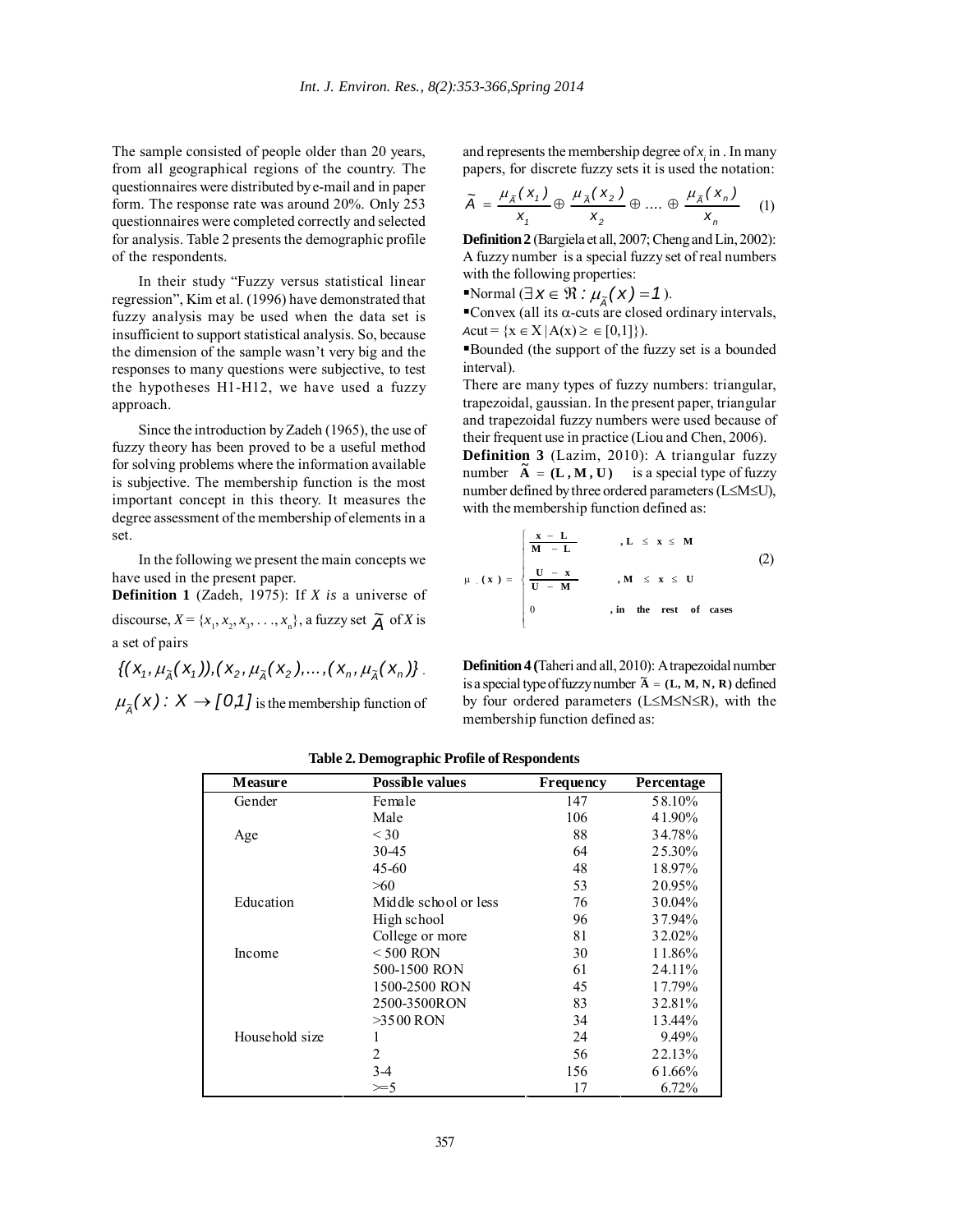



Medium

0 5 101520253035404550556065707580859095100

300

250

200

150

100

50

 $\mathbf{0}$ 

The perception of each respondent concerning the linguistic terms depends on its experience and knowledge, so the definition of a linguistic term could change from a person to the other. To reflect the fact that respondents may have different perceptions about linguistic terms, each respondent has defined, in a separate sheet, the value range for the linguistic terms in his/her assessments, using a 1-100 scale and values from 5 to 5. The sets of responses for each linguistic term were represented using histograms (Fig. 2).











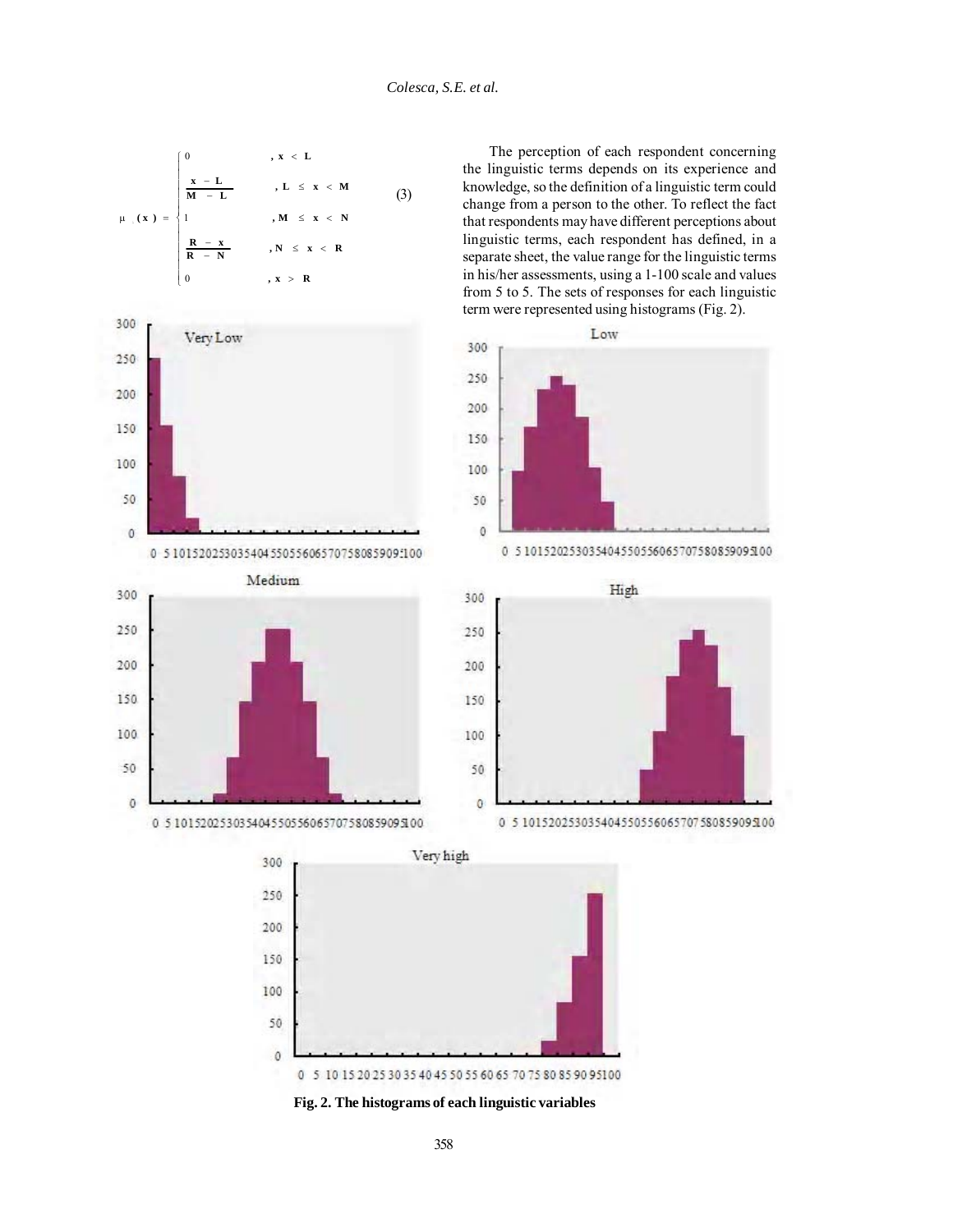Based on the histograms, the *Very Low* and *Very High* linguistic terms was characterized by trapezoidal fuzzy numbers, and *Low, Medium* and *High* by triangular fuzzy number.

For triangular fuzzy numbers we have used the following rule: if  $(L_p U_i)_{A}$ , is the response of the i<sup>th</sup> respondent for the  $\tilde{A}$  linguistic term (i=1..n, n=number of respondents),

then  $L_{\tilde{A}} = \min_{i=1...n} L_i$ ,  $U_{\tilde{A}} = \max_{i=1...n} U_i$  and  $M_{\tilde{A}} =$  the integer mean of the interval with the most number of responses.

For trapezoidal fuzzy numbers we have used the following rule: if  $(L_p U_i)_{A}$ , is the response of the i<sup>th</sup> respondent for the linguistic term (i=1..n, n=number of

respondents), then , , and equalled the minimum and maximum of the interval with the most number of responses.

The final calculations for the values of fuzzy membership function of each linguistic term are shown in Table 3. Fig. 3 shows the graphical representation of the membership function for linguistic terms.

Each respondent has its own perceptions and opinions in the evaluation of each statement. The use of the membership function to represent the respondent degree of its feelings will give better results. So the next step was the fuzzification of each respondent response.

Let's note with  $R_{ii}$  the rating made by respondent i to the statement j.  $R_{ii}$ , a crisp value, has partial

| <b>Measure</b> | Possible values       | Frequency | <b>Percentage</b> |
|----------------|-----------------------|-----------|-------------------|
| Gender         | Female                | 147       | 58.10%            |
|                | Male                  | 106       | 41.90%            |
| Age            | $<$ 30                | 88        | 34.78%            |
|                | 30-45                 | 64        | 25.30%            |
|                | $45 - 60$             | 48        | 18.97%            |
|                | >60                   | 53        | 20.95%            |
| Education      | Middle school or less | 76        | 30.04%            |
|                | High school           | 96        | 37.94%            |
|                | College or more       | 81        | 32.02%            |
| Income         | $<$ 500 RON           | 30        | 11.86%            |
|                | 500-1500 RON          | 61        | 24.11%            |
|                | 1500-2500 RON         | 45        | 17.79%            |
|                | 2500-3500RON          | 83        | 32.81%            |
|                | >3500 RON             | 34        | 13.44%            |
| Household size | ı                     | 24        | 9.49%             |
|                | 2                     | 56        | 22.13%            |
|                | $3-4$                 | 156       | 61.66%            |
|                | $\geq 5$              | 17        | 6.72%             |



359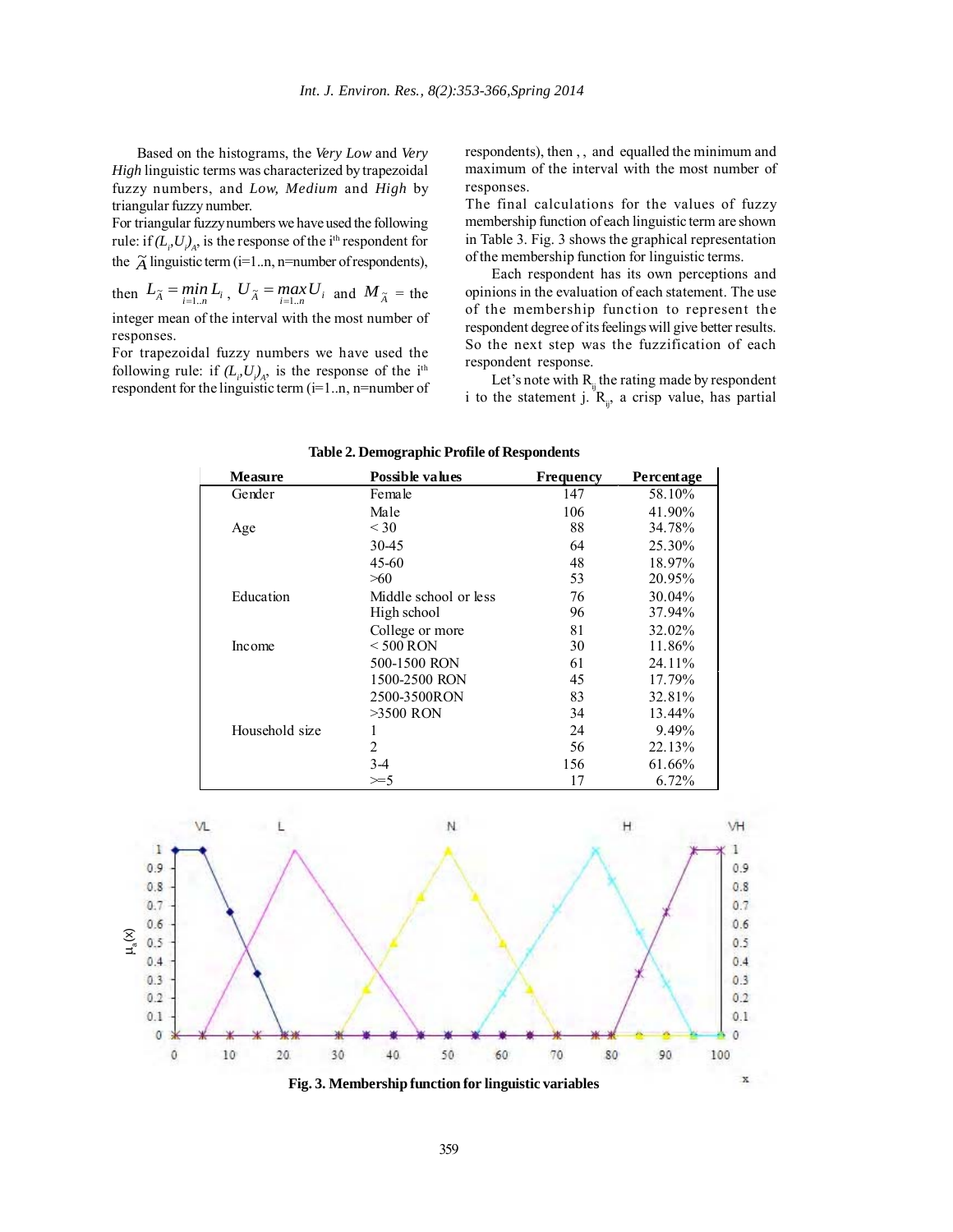memberships in various linguistic terms. The membership in a linguistic term could be calculated using the rules defined in (2) and (3). For example <sup>µ</sup> *VL(35)*=0, <sup>µ</sup>*L(35)*=0.43, *M(35)*=0.25, <sup>µ</sup> *<sup>H</sup>(35)*=0.0,  $\mu_{VH}^2(35)=0.0$  (Fig.2). If L={VL, L, M, H, VH} is the set of linguistic terms, the fuzzy number of  $R<sub>ii</sub>$  is

$$
(\mathbf{4})
$$

$$
\mu(R_{\text{u}})=\frac{\mu_{\text{u}}(R_{\text{u}})}{VL} \oplus \frac{\mu_{\text{u}}(R_{\text{u}})}{L} \oplus \frac{\mu_{\text{u}}(R_{\text{u}})}{M} \oplus \frac{\mu_{\text{u}}(R_{\text{u}})}{H} \oplus \frac{\mu_{\text{u}}(R_{\text{u}})}{VH}
$$

For hypotheses testing we have used the methodology proposed by Nguyen and Wu (2006) in "*Fundamentals of Statistics with Fuzzy Data*". In the following we present the definitions of the main lemmas used in the analysis.

*Lemma 1 (Yao, and Huang, 2004): If L*={L1,...,Lk} is a set of k-linguistic variables on a discussion domain U, and ⎭  $\downarrow$ ⎩  $\left\{ \mu(\mathbf{X}_i) = \frac{\mu_{l_i}(\mathbf{X}_i)}{L_i} \oplus ... \oplus \frac{\mu_{l_k}(\mathbf{X}_i)}{L_k}, i = 1..n \right\}$ *L i 1*  $\mu(\mathbf{X}_i) = \frac{\mu_{L_i}(\mathbf{X}_i)}{I} \oplus ... \oplus \frac{\mu_{L_k}}{I}$ 

a sequence of random fuzzy sample on U, the fuzzy sample mean is defined by:

(5)

$$
\mu\left(\overline{X}\right) = \frac{\frac{1}{n}\sum_{i=1}^{n}\mu_{L_i}\left(\tilde{X}_i\right)}{L_i} \oplus \dots \oplus \frac{\frac{1}{n}\sum_{i=1}^{n}\mu_{L_k}\left(\tilde{X}_i\right)}{L_k}
$$

In order to test if there is a relationship between two variables we have used the fuzzy  $\chi^2$ -test of homogeneity (Nguyen and Wu, 2006). The first step in applying the fuzzy  $\chi^2$  test of homogeneity is to build the fuzzy contingence table. At this moment appears a difference from the traditional statistical method, because a point could simultaneously have partial memberships in multiple groups.

*Lemma 2* (Taheri *et al.,* 2010; Georgescu, 2002): If  $\big\{(\widetilde{\mathsf{x}}_1,\widetilde{\mathsf{y}}_1),(\widetilde{\mathsf{x}}_2,\widetilde{\mathsf{y}}_2),\ldots,(\widetilde{\mathsf{x}}_n,\widetilde{\mathsf{y}}_n)\big\}$  are fuzzy random samples of observations, a two -way contingency table with fuzzy categories  $\cap$   $\begin{matrix} \kappa & \kappa \end{matrix}$ 

with fuzzy categories 
$$
\mathbf{G} = \{G_1, \ldots, G_t\}
$$
 and

 ${H} = \{ \overline{H}_1, \ldots, \overline{H}_k \}$  (t-number of groups in the independent variable, k-number of groups in the dependent variable, n-total number of observations),

is defined by 
$$
f_{ij} = \sum_{k=1}^{n} T(\mu_{G_i}(\tilde{\mathbf{x}}_k), \mu_{H_j}(\tilde{\mathbf{y}}_k))
$$
,

where T is a T-norm (min is one of the most popular ones and we have used it)

For hypotheses H1-H5,  $G_1$ ,  $G_2$ , ...,  $G_t$  are defined by crisp values, so the contingency table looks like in Fig. 4. We have 5 linguistic terms, so  $k=5$ 

For hypotheses H6-H12, the contingency table is a 5\*5 matrix, like in Fig. 5.



**Fig. 4. Fuzzy contingency table for hypotheses H1-H5**

|        | VL<br>VH |  |                                                 |  | Total |                                                           |
|--------|----------|--|-------------------------------------------------|--|-------|-----------------------------------------------------------|
|        |          |  |                                                 |  |       |                                                           |
| ┍      |          |  |                                                 |  |       | $R_{i} = \sum_{j=1}^{5} f_{ij}$                           |
|        |          |  | $f_{ij}$                                        |  |       |                                                           |
|        |          |  |                                                 |  |       |                                                           |
| $\leq$ |          |  |                                                 |  |       |                                                           |
| Total  |          |  | $C_j = \sum_{j=1}^{5} f_{ij}$<br>$\overline{1}$ |  |       | $n = \sum_{i=1}^{5} \sum_{j=1}^{5} t_{ij}$<br>ದ≀<br>/ ≡ 1 |

**Fig. 5. Fuzzy contingency table for hypotheses H6-H12**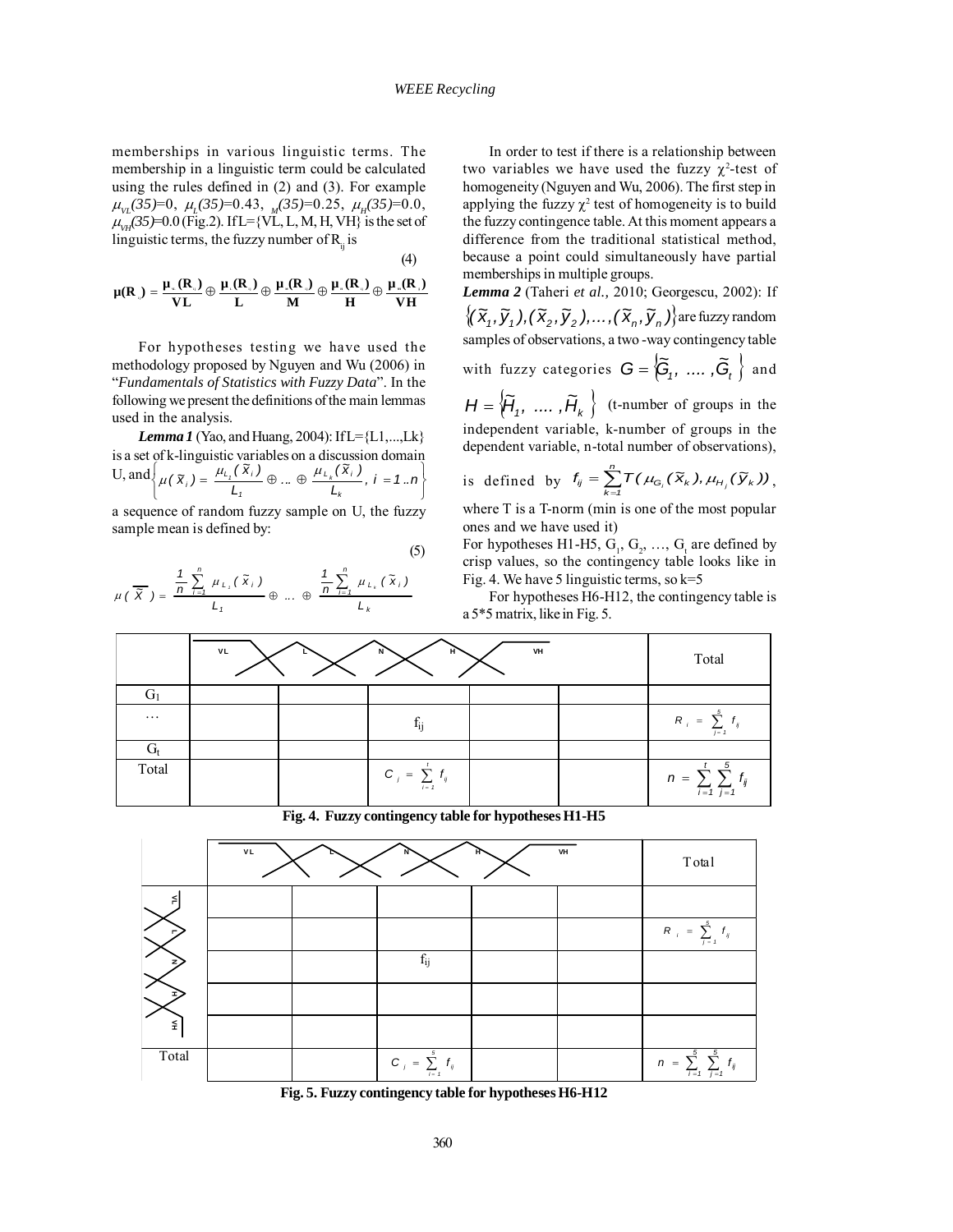For each hypothesis we defined the null hypothesis  $H_0$ : The analysed variables are statistically independent (no significant relationship), and  $H_a$ : The variables are related.

Based on contingency tables we calculated  $\chi^2$ using *lemma 4* (Nguyen and Wu, 2006)

$$
\chi^{2} = \sum_{i \in G} \sum_{j \in H} \frac{(f_{ij} - E_{ij})^{2}}{E_{ij}}, \quad E_{ij} = \frac{R_{i} * C_{j}}{n}
$$
 (6)

*If*  $\chi^2 \ge \chi^2_{\alpha(t-1)^*(k-1)}$  under the significance level  $\alpha$ , then  $H_0$ is rejected.

The  $\chi^2$  test shows only if there is a statistical relationship between two variables, but doesn't evaluate the relative strength of it. To measure the correlation between two variables we have used the τ Goodman Kruskal measure of association (Reynolds, 1984) (7). If  $\tau$  equals zero there is no association between variables, if equals 1 there is a perfect association. (7)

$$
\tau = \frac{E_i - E_2}{E_i}, \ E_i = \sum_{i=1}^t \frac{n - R_i}{n} * R_i, \quad E_2 = \sum_{j=1}^5 \sum_{i=1}^t \frac{C_j - f_j}{C_j} * f_{ij}
$$

Where results indicated a relationship between two variables, in order to analyse which groups of the independent variable caused the resulted behaviour*,* we have calculated the adjusted standardized residuals  $(ASR<sub>i</sub>)$  (Argesti, 2002).

$$
ASR_{ij} = \frac{(f_{ij} - E_{ij})}{\sqrt{E_{ij} * (1 - \frac{R_i}{n}) * (1 - \frac{C_j}{n})}}
$$
(8)

A larger absolute value of the adjusted standardized residual shows a more significant association between the analysed variables.

#### **RESULTS & DISCUSSION**

Table 4 summarizes the results of  $\chi^2$  tests for hypotheses H1-H12: 8 hypotheses are supported and 4 not. Fig. 6 presents the validated WEEE behaviour relationship model.

As shown in Table 6 and in Fig. 6 the WEEE recycling attitude is correlated with age, education, income and personal and moral norms. Other variables, such as gender and number of members in the household, are not statistically significant. From the socio-economic and demographic variables, age is the most significant determinant of WEEE attitude ( $\tau$ = 0.417), followed by income and education level.

While most of the studies on WEEE recycling behavior agree that age is a significant factor, there are differences regarding the type of correlation (positive or negative). Our study revealed that as age increase, there is a noticeable decrease of the positive attitude towards WEEE recycling. The results are oposite with those obtained by Saphores et al. (2012) showing the older people are more willing to engage in WEEE recycling. In Romania, there are different cultural patterns. The mobile phones, MP3 players and laptops are the most replaced EEE products, while ubiquitous products like fridges or washing machines are replaced only when breaks (Daedalus Millward Brown, 2010). The fashion to have the newest models of iPads, mobile phones, iPhones or laptops reached young Romanian people. A survey conducted by Daedalus Millward Brown (2010) has shown that 33.20% of respondents replaces the mobile phone at maximum six months, usually until a new model is launched. Only 11.60% keeps it for more than three years, and another 12.60% for more than five years. Opposite, there are many people older then 65 years that use the same fridge for more than 30 years and never used in their life an ITC product. So, the powerfull difference between generations regarding the use of technology could explain that younger are more inclined towards WEEE recycling than elders.

The results of the present study show that education has a modest impact on WEEE recycling

| <b>Hypothesis</b> |        | $\chi$ 0.05(t 1)*(k-1). | Supported   | τ     |
|-------------------|--------|-------------------------|-------------|-------|
| H1                | 25.312 | 21.026                  | Y es        | 0.417 |
| H <sub>2</sub>    | 10.099 | 9.488                   | Y es        | 0.159 |
| H <sub>3</sub>    | 28.081 | 26.296                  | <b>Y</b> es | 0.138 |
| H4                | 7.538  | 15.507                  | No          |       |
| H <sub>5</sub>    | 9.840  | 21.026                  | No          |       |
| H <sub>6</sub>    | 63.121 | 26.296                  | Y es        | 0.167 |
| H7                | 297.79 | 26.296                  | <b>Y</b> es | 0.532 |
| H <sup>8</sup>    | 117.71 | 26.296                  | Y es        | 0.480 |
| H <sub>9</sub>    | 48.532 | 26.296                  | <b>Y</b> es | 0.294 |
| H10               | 15.692 | 26.296                  | Y es        | 0.272 |
| H11               | 7.565  | 26.296                  | No          |       |
| H <sub>12</sub>   | 5.876  | 26.296                  | No          |       |

**Table 4. Hypotheses results**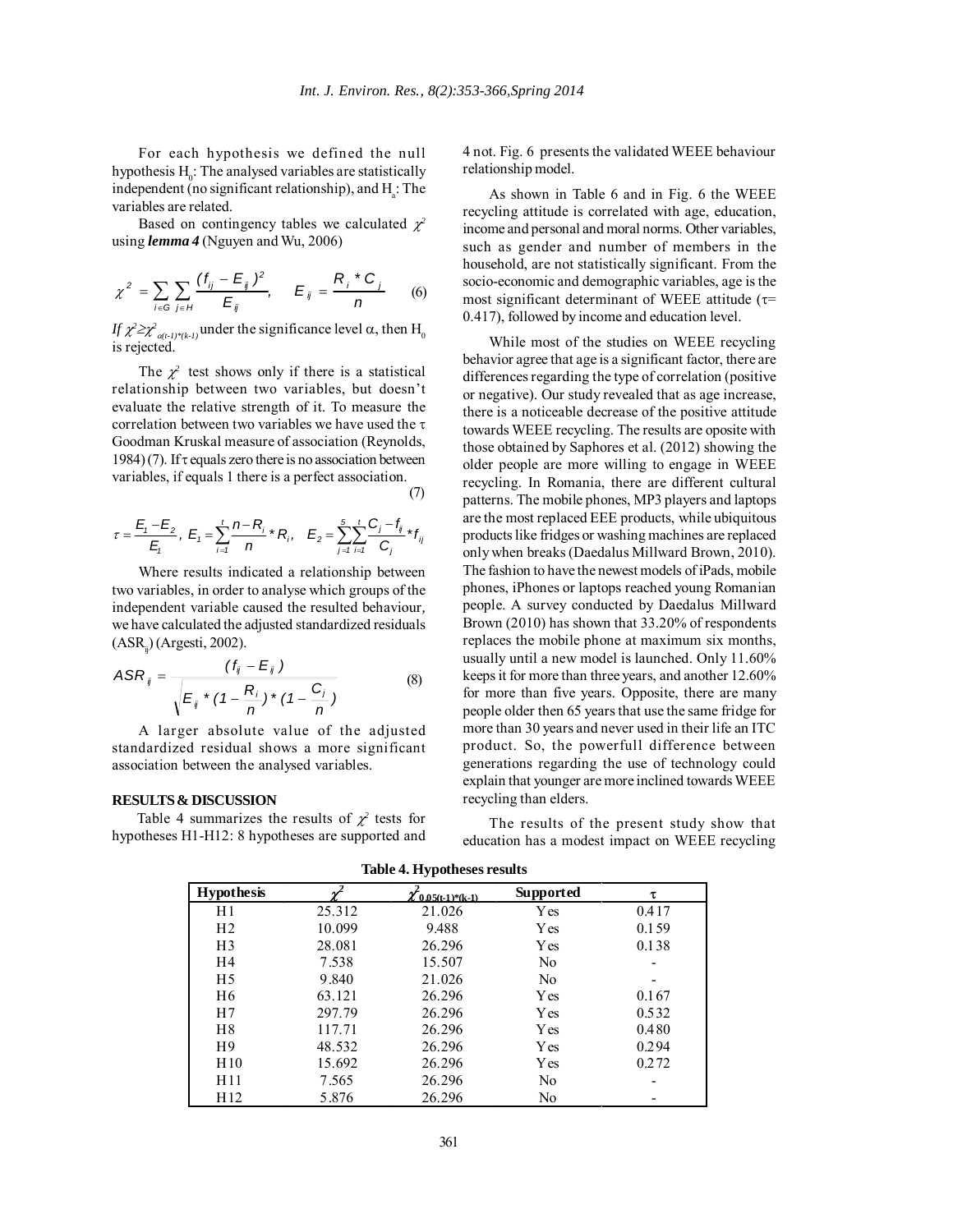

**Fig. 6. Validated WEEE behaviour model**

attitude ( $\tau$ = 0.159). As education increases, increases and the positive attitude towards WEEE recycling. High educated people are more environmentally conscious and more likely to participate in WEEE recycling programs. But it is important to make the difference between education and WEEE knowledge. Being highly educated not necessarily imply a high level of knowledge about how WEEE is recycled.

The weakest correlation in the proposed model is between income level and WEEE recycling attitude  $(\tau=$ 0.138). The analysis showed that people with higher levels of income are more positive with the ideea of WEEE recycling. WEEE replacement requires larger amounts of money. Higher-incomes people can more easily afford to buy new EEE products and to replace the old ones. From another point of view, using EEE for a large period of time represents a method of saving for people with lower income. The level of welfare in Romania is modest compared to other European countries. An ICPE study (2006) revealed that the average use of large appliances in Europe is of 8-10 years, while in Romania is 13-17 years. Receiving a discount on the purchase of a new equipment when they give in return an old one, seems to be the most important way to stimulate recycling for respondents with low incomes. 58.30% of the respondents with the income lower than 1500 RON (~350 Euros) responded that they have used the take-back as recycling method.

Variables like gender and household size haven't found to be statistically significant for WEEE recycling

attitude. The results are oposite to the findings of Saphores et al. (2012), who found that family size has a positive impact on e-waste recycling and gender plays a minor role. Maybe, in the Romanian context, the formation of individual attitude towards WEEE is influenced more by household attitude and doesn't depend on gender or household size.

The socio-demographic factors explain only a part of attitude. The results have also confirmed the existence of a corelation between pro-environmental norms and WEEE recycling attitude ( $\tau$ = 0.167). Individual's choice to consider the effects on the environment when purchasing EEE is the expression of the WEEE awareness and of the posibilities to take action in WEEE issues.

People's beliefs are important drivers of their behaviour. But many times, between beliefs and actions there are important differences, external factors may preventing a positive intention to be converted into behaviour. Thus, the correlation between attitude and behaviour it isn't perfect. In our investigation, the attitude toward WEEE recycling was measured using the extent of agreement with the idea of recycling and WEEE behaviour by the frequency of recycling. The result of the study is consistent with previous research in recycling (Wan et al., 2012; Chen and Tung, 2010): there is a relation between attitude and recycling behaviour. Even the hypothesis was accepted, the measure of association between variables was not very strong,  $t = 0.532$ . An analysis of the external factors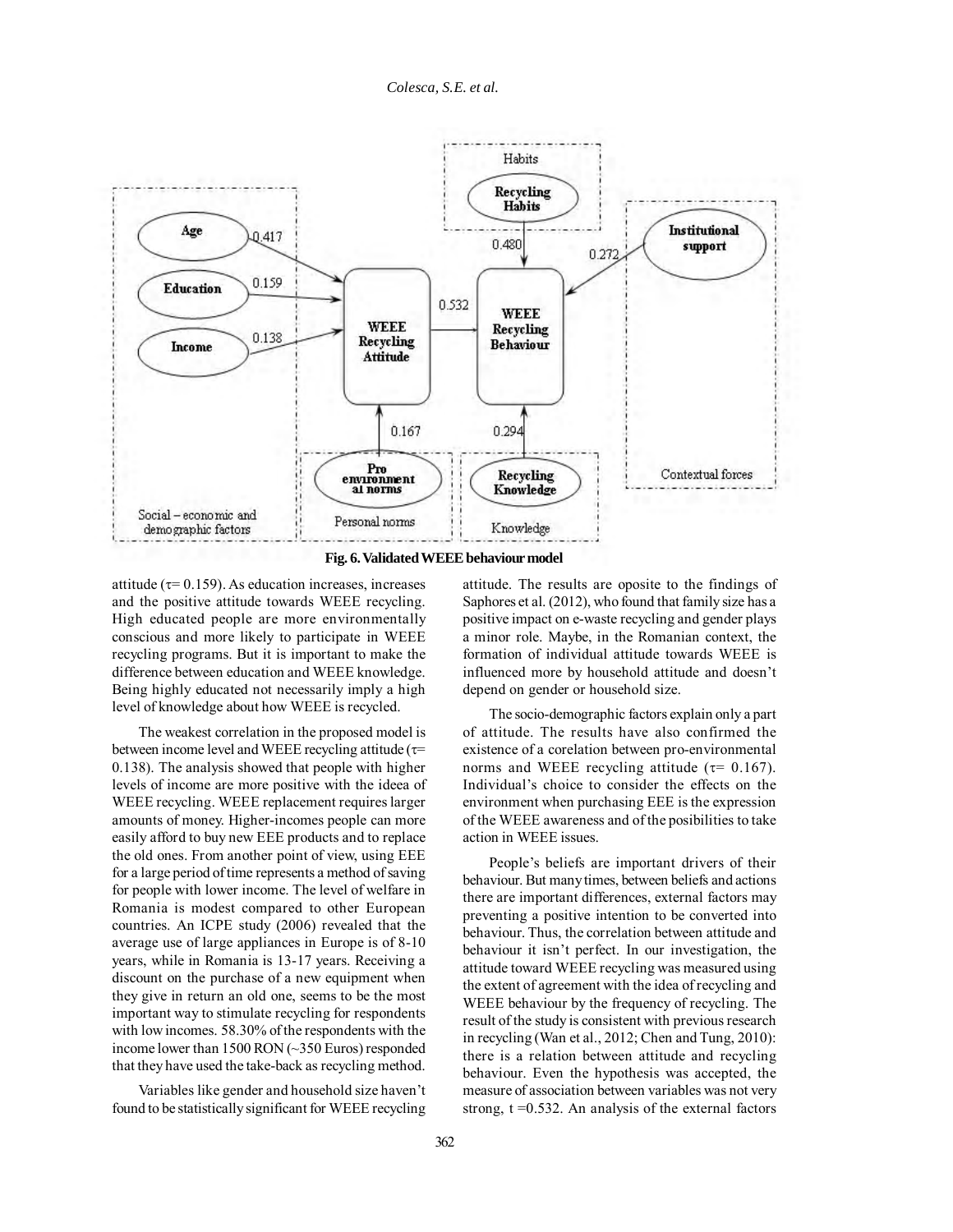explaining this difference has shown that the main inhibitors for the conversion of attitude in behaviour are: the lack of information about the places where non-functional products can be disposed (43.48%), commodity (5.93%), lack of time (15.81%), distance to recycling facilities (13.04%), intention to repair (21.74%), while the main incentives are: releasing space in the households (68.77%), obtaining discounts at the acquisition of a new product (17.79%), the desire to protect the environment from harmful effects (13.44%). The maximum adjusted standardized residual (8.94) corresponds to VH (attitude) - H (behaviour) cell in the contingency table, so people with a positive attitude towards WEEE recycling are more like to engage in WEEE recycling**.**

Results from previous research have shown that household waste recycling is a stable behaviour (Bagozzi and Dabholkar, 1994; Pieters, 1991; Dahab et al., 1995), having powerful drivers as personal habits and household routine (Stern, 2000). Consistent with these findings, our analysis showed that one of the strongest correlation,  $t = 0.480$ , is between recycling habits and WEEE recycling. The surprise was that 64.43% of respondents rated better the frequency of WEEE recycling than the frequency of recycling other type of waste. One explication for this result could be the following. In Romania the rate of recycling waste is very low, around 2% in 2009 (FRD, 2011). Separate collection is implemented only in some pilot locations. The main method used for household recycling is selling recyclable waste to specialized companies. Using this system are recycled paper, cardboard, plastics, glass and metals. These products have generally low value and big volumes and many times the money received are less than the transportation costs, so the general trend is to throw all waste together. WEEE benefited from the take-back programs. Until 2008 there was a boom of the domestic EEE consumption and a lot of people preferred to obtain a price reduction giving in place an old product.Many studies highlighted the importance of knowledge in shaping WEEE recycling behaviour (Gurauskienë, 2008; Saphores *et al.,* 2012). A person who intends to participate in recycling, but does not know how to do, or has an incorrect knowledge of the rules, will not participate properly (Tucker, 2003). In our study the respondents were asked to rate their perception of knowledge about how WEEE is recycled. The processing of responses reflected that there is a relation between WEEE knowledge and WEEE recycling behaviour ( $t = 0.294$ ). However, in order to better understand the links between people WEEE knowledge and behavior the questionnaire comprised three additional questions:

•*How do you recycle WEEE?* (with 7 possible responses)

•*Please check the name of the association responsible for WEEE collection you have heard* (with 7 possible responses)

•*Please check the name of the WEEE collecting campaign you have heard* (with 7 possible responses)

The results showed that unfortunately there are still Romanians who don't participate in WEEE recycling because they are not sufficiently informed about recycling facilities and campaigns. Some of them even throw WEEE together with other types of waste, without knowing how dangerous are (15.02%). The distribution of responses for the method of WEEE disposal is presented in Fig. 7.

Even many people responded that have knowledge about WEEE recycling, when asked about the name of collection campaigns and associations responsible for WEEE collection the responses were disappointing.More than 70% of respondents specified maximum 1 association and 1 campaign. Moreover, the main declared barrier for not participating in recycling was the lack of information about the places where non-functional products can be disposed (43.48%). When the perceived knowledge exceeds the real knowledge, people might recycle incorrectly (Pieters, 1991). This result shows that decision makers should take proper actions in order to increase the education and information levels concerning WEEE recycling.

Without the implementation of large-scale WEEE recycling programs it is very difficult to obtain high rates of WEEE collection. Hicks et al. (2005) mention that the institutional support for WEEE recycling is very important, especially in developing countries. In Romania, the formal WEEE collecting system is based on three collection channels (Ciocoi *et al.,* 2010a):

**"**, single day" collection actions – actions organized at fixed dates with the goal to collect WEEE from households;

 $e$ the "take-back" system – the retailers offer a discount when buying a new equipment of the same type;

collection centers – where the consumers can dispose WEEE free of charge.

Beside the formal system, there is a powerful informal WEEE system (Ciocoiu and Tartiu, 2012). People go from house to house and collect WEEE and other type of waste (Tartiu, 2011a). The same people collect WEEE thrown at trash bins. A big problem of the informal sector is that WEEE is recycled using high polluting technologies causing threat to environment and human health. Another problem is that the most of informal collectors aren't registered under the country's WEEE management system and they don't report the collected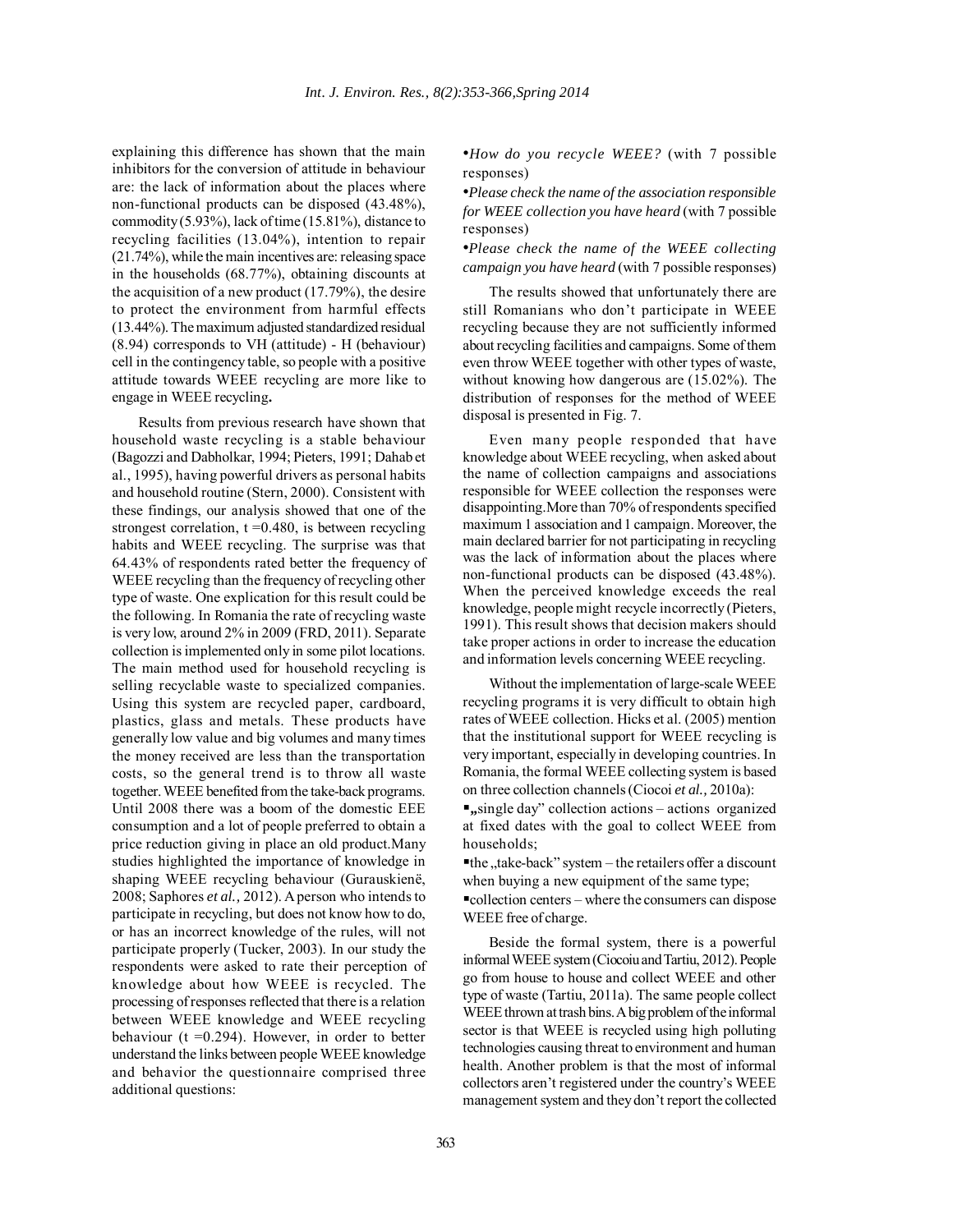## *WEEE Recycling*



**Fig .7. Distribution of responses for the method of WEEE disposal**

waste, this fact being an important barrier in achieving the collection rate imposed by the European Directive.

The present study confirmed that there is a relation between how Romanians perceive the institutional support and WEEE recycling behaviour ( $\tau = 0.272$ ). 42.29% of surveyed people responded that dispose WEEE using the formal system, while 29.25% dispose in the informal system. The amounts disposed in the informal system aren't so high like in China (Liu et al., 2006), where the 94% of households dispose WEEE using informal sector, but are still far from desired values. In order to reduce the negative impacts caused by informal recycling, the Romanian decision makers have to develop a powerful formal sector and to decrease the size and role of the informal sector.

The analysis showed that there isn't any relation between the perception of the availability of collection points and WEEE recycling behaviour. Asked if they know how much is developed the network of collection points in their region, many respondents (45.85%) rated the question with low scores (corresponding to Very Low and Low linguistic terms). At another question only 10 persons (3.95%) reported that WEEE disposal was made at collection points. The most preferred recycling methods were: the take back programs (28.85%) and donations to other people (22.53%) (Figure 7). Even if people have knowledge about the existence of recycling centres, they prefer another way of recycling, the main barrier for WEEE disposal in collection points being the was the lack of information about these (43.48%).

Another hypothesis that hasn't been confirmed is the relation between the perception of WEEE regulations and WEEE recycling behaviour. In the third part of the questionnaire, the respondents were asked

if they know that recycling and disposal of WEEE is governed by specific regulations. 204 persons (80.63%) responded Yes, 23 (9.09%) No and 26 (10.28%) responded that they have low knowledge about the subject. Despite this high rate of positive responses, when asked to rate the perception on WEEE regulations, the most of the responses were in the range Neutral - Very Low (57.70%). The explication is that people can recycle based on own initiative, without the constraints of any regulation.

# **CONCLUSION**

The growth of e-waste caused by increased levels of consumption became a problem in Romania in the last few years because the WEEE management system is still in its infancy. The very fast rate of innovation in electronics convinced people to buy new types of products or to replace the old ones with other more efficient. Some Romanians are willing to collect and recycle the old equipments, but most of them don't know how the recycling could be done, where are the collection points and what are the negative impacts of WEEE over the environment. In this context, the purpose of the present study was to identify and analyse the main determinants of the Romanians' behaviour towards WEEE recycling. The necessity to increase the effectiveness of the WEEE management system and to meet the collection target imposed by the European Union requires such an analysis.

Like other studies in the field, in the present paper we have explored the links between socio-economic and demographic variables and WEEE recycling attitude. The results show the existence of correlations between WEEE recycling attitude and age, education and income, while gender and household size haven't been found to be relevant. Young people, better educated and with knowledge about environmental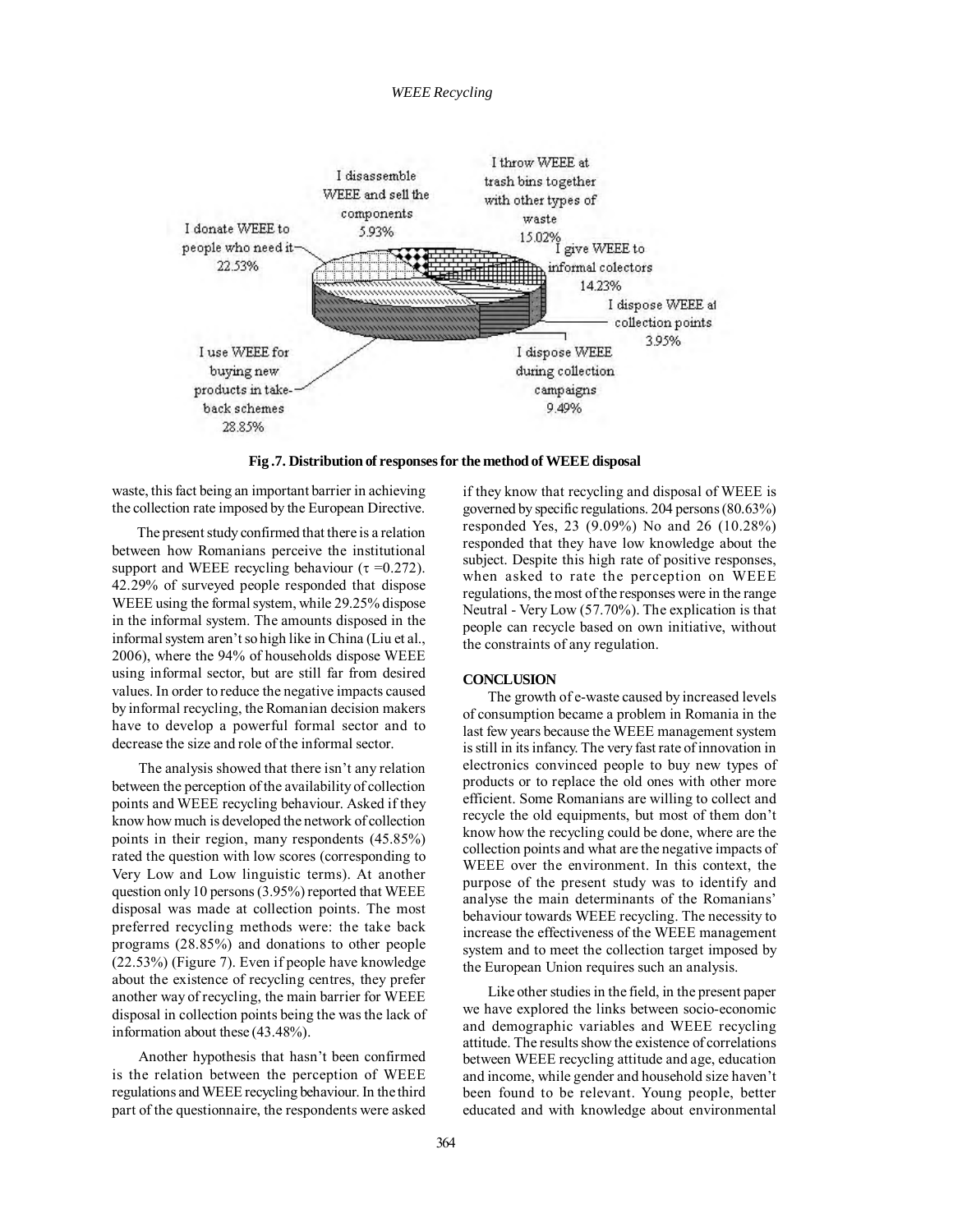protection are more likely to be implied in WEEE recycling than other categories of people.

The analysis showed that the strongest determinants of WEEE recycling behaviour are people attitudes and habits. People coming from families with a recycling culture tend to be more involved in WEEE recycling. The development of recycling habits is a long process and unfortunatelly, Romania occupies the last position in EU regarding selective waste collection (Tartiu, 2011a). Under these conditions, WEEE stakeholders should take various actions in order to stimulate the forming of recycling habits.

The study is underlining the importance of education and the value of knowledge regarding the process of WEEE collecting and recycling. If people are not informed about these issues then it is difficult to achieve the goal of a healthy electronic waste management system. Improving knowledge on WEEE recycling represents a relatively easy way of action. This can be done by an efficient promotion of recycling campaigns and a powerful involvement of the education system. Currently, the collective associations of producers together with the Romanian Ministry of Education promote a national program for selective WEEE collection in schools, but the action could be extended in universities.Stern (2000) considers that contextual forces are major drivers for environmentally behaviour. From contextual forces only the correlation with institutional support has been confirmed. This result supports Stern's idea that when contextual factors are not very important, then attitudes, personal capabilities and habits can have a stronger impact on influencing behaviour.

Another reason for developing this research refers to the fact that studies on the determinants of WEEE recycling behavior are very few and it does not appear to be any research that explores the attitude and behavior of consumers towards WEEE recycling in Romania. In this context, our empirical results show that is necessary to know more about WEEE recycling and to participate actively to the recycling process with all that involve it.

## **REFERENCES**

Argesti, A. (2002). Categorical data analysis. Wiley, Hoboken.

Bagozzi, R. P. and Dabholkar, P. A. (1994). Consumer Recycling Goals and Their Effect on Decisions to Recycle: A Means-End Chain Analysis. Psychology & Marketing, **11**,313-340.

Bagozzi, R., Gürnao-Canli, Z. and Priester, J. (2002). The Social Psychology of Consumer Behaviour. Open University Press, Buckingham.

Bargiela, A., Pedrycz, W. and Nakashima, T. (2007). Multiple regression with fuzzy data. Fuzzy Sets and Systems, **158**, 2169 – 2188.

Chen, M. F. andTung, P. J. (2010). The moderating effect of perceived lack of facilities on consumers' recycling intentions. Environment and Behaviour, **42 (6)**, 824-844.

Cheng, C. H. and Lin, Y. (2002). Evaluating the best main battle tank using fuzzy decision theory with linguistic criteria evaluation. European Journal of Operational Research, **142**, 174–186.

Ciocoiu, N., Burcea, S. and Tartiu, V. (2010a). The WEEE management system in Romania Dimension, Strengths and Weaknesses. Theoretical and Empirical Researches in Urban Management, **6 (15)**, 5-22.

Ciocoiu, N., Burcea, S. and Tartiu, V. (2010b). Environmental impact of ICT and implications for e-waste management in Romania. Economia. Seria Management, **13 (2)**, 348-60.

Ciocoiu, C. N. and Tartiu, V. (2012). The role of informal sector within WEEE management systems: A Romanian perspective. Theoretical and Empirical Researches in Urban Management, **7 (1)**, 27-38.

Cooper, T. and Mayers, K. (2000). Prospects for Household Appliances. Urban Mines, Halifax.Daedalus Millward Brown (2010, 2011) Colectare selectivã si reciclare. http:// ww.ecotic.ro/. Accessed 20 November 2012.

Dahab, D. J., Gentry, J. W. and Su, W. (1995). New ways to reach non-recyclers: an extension of the model of reasoned action to recycling behaviours. In: Kardes FR, Sujan M (eds) Advances in Consumer Research, Association for Consumer Research, Provo, UT, pp 251-256.

Darby, L. and Obara, L. (2005). Household recycling behaviour and attitudes towards the disposal of small electrical and electronic equipment. Resources, Conservation and Recycling, **44**, 17-35.

EC, (2003a). European Council, Directive 2002/95/EC of the European Parliament and of the Council of 27 January 2003 on the restriction of the use of certain hazardous substances in electrical and electronic equipment. Brussels.

EC, (2003b). European Council , Directive 2002/96/EC of the European Parliament and of the Council of 27 January 2003 on waste electrical and electronic equipment (WEEE). Brussels.

EC, (2012). European Council , Directive 2012/19/EU of the European Parliament and of the council of 4 July 2012 on waste electrical and electronic equipment (WEEE). Brussels.

Fessé, B. (2007). Technical Assistance for Waste from Electrical and Electronic Equipment (WEEE) Directive Implementation. Ministry of Environment and Sustainable Development, Bucharest.

Fishbein, M. and Ajzen, I. (1975). Belief, Attitude, Intention and Behavior: An introduction to theory and research. Addison-Wesley, Reading, MA.

FRD, (2011) Solid waste management and recycling in Romania. FDR Center MarketEntry Services. http:// www.frdcenter.ro/assets/Waste-Management-and-Recycling-Romania-May-2011-demo-report.pdf.